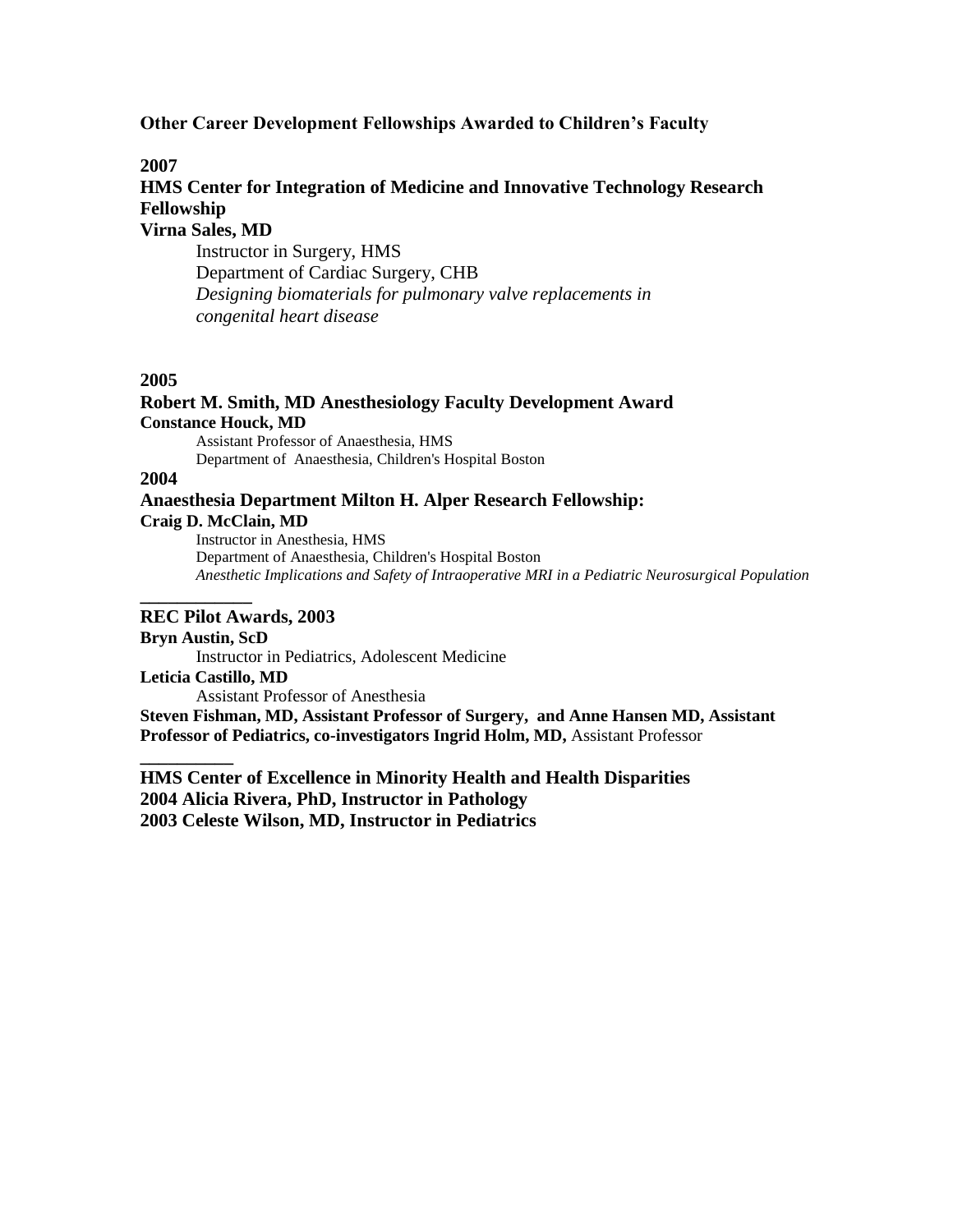## **Recipients of the Miles and Eleanor Shore Scholars in Medicine\* Fellowships 2005**

## **Priscilla and Richard Hunt Fellowship Jianrong Li, PhD**

**\_\_\_\_\_\_\_\_\_\_\_\_\_\_\_\_\_**

Instructor in Neurology, HMS Department of Neurology, Children's Hospital Boston

### **Children's Hospital Pathology Foundation Fellowship (for Children's Hospital Department of Pathology faculty) Theonia K. Boyd, MD** Assistant Professor of Pathology, HMS Department of Pathology, Children's Hospital Boston

\*previously, HMS 50th Anniversary Scholars in Medicine Award

## **2004**

## **50th Anniversary Scholars in Medicine Fellowships HMS Fellowship in Honor of David M. Bray Susan Dallabrida, PhD**

Instructor in Surgery, HMS Vascular Biology Division, Children's Hospital Boston *Identifying Mediators that Prevent Cardiac Myocyte Death*

### **Children's Hospital Boston Pathology Foundation Fellowship Amy Juraszek, MD**

Instructor in Pathology, HMS Department of Pathology, Children's Hospital Boston *Identifying Gene Mutations in Severe Congenital Heart Disease* 

#### **Priscilla and Richard Hunt Fellowship Lydia Shrier, MD, MPH**

Assistant Professor of Pediatrics, HMS Adolescent Medicine Division, Children's Hospital Boston *Affective States and Sexual Behavior in Depressed Adolescents*

### **HMS Fellowship in Honor of David M. Bray Susan Dallabrida, PhD**

Instructor in Surgery, HMS Vascular Biology Division, Children's Hospital Boston *Identifying Mediators that Prevent Cardiac Myocyte Death*

### **Children's Hospital Boston Pathology Foundation Fellowship Amy Juraszek, MD**

Instructor in Pathology, HMS Department of Pathology, Children's Hospital Boston *Identifying Gene Mutations in Severe Congenital Heart Disease*